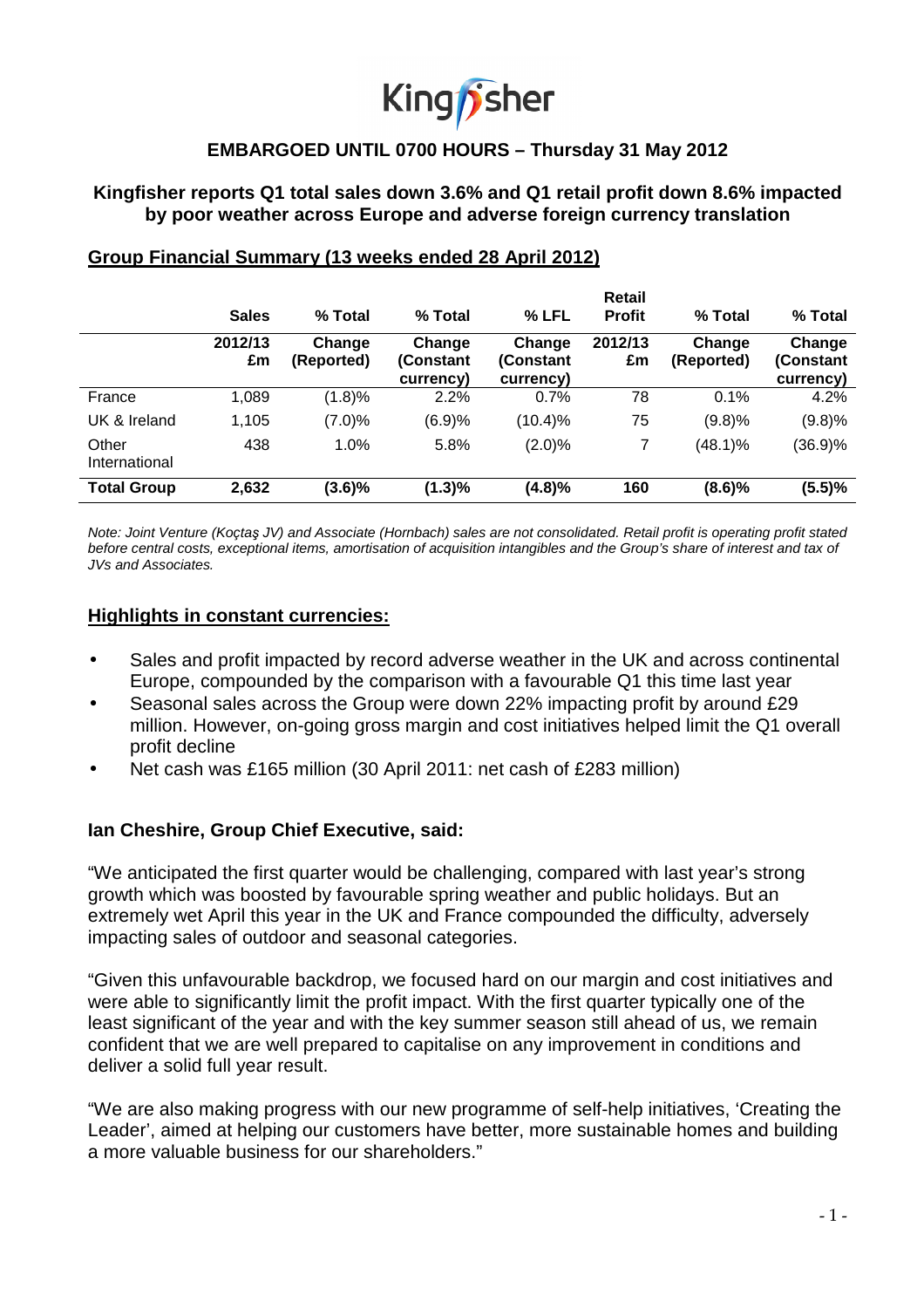

# **Q1 Trading Review**

## **FRANCE**

| Sales £m | 2012/13 | 2011/12 | % Change   | % Change   | % LFL  |
|----------|---------|---------|------------|------------|--------|
|          |         |         | (Reported) | (Constant) | Change |
| France   | .089    | 109     | $(1.8)\%$  | 2.2%       | 0.7%   |

| <b>Retail profit £m</b> | 2012/13 | 2011/12 | % Change   | % Change   |
|-------------------------|---------|---------|------------|------------|
|                         |         |         | (Reported) | (Constant) |
| France                  | 78      |         | $0.1\%$    | 4.2%       |

France comprises Castorama and Brico Dépôt

2012/13: £1 = 1.20 euro (2011/12: 1.16 euro)

**All trading commentary below is in constant currencies**

## **Kingfisher France**

Kingfisher France continued to outperform the market with self-help initiatives driving sales ahead 2.2% to £1,089 million (+0.7% LFL, +1.3% on a comparable store basis) despite the adverse weather in April. According to Banque de France, comparable sales growth for the home improvement market  $(1)$  for the quarter was 0.2% (-8.8% in April 2012). Across both Castorama and Brico Dépôt, two net new stores were opened and three stores were revamped, adding around 3% new space compared to Q1 last year.

Retail profit grew by 4.2% to £78 million driven by the sales growth and higher gross margins (+40 basis points) benefiting from on-going sourcing initiatives.

**Castorama** total sales grew by 1.3% to £593 million (-0.8% LFL, +0.3% on a comparable store basis) supported by the innovative 'Do-it-Smart' approach aimed at making home improvement projects easier for customers. Sales of outdoor seasonal products, typically around 15% of Q1 sales, were down around 15% impacted by the adverse weather. Sales of indoor and building products were up around 2% with sales of new flooring, kitchen and lighting ranges performing particularly well.

**Brico Dépôt,** which more specifically targets trade professionals and heavy DIYers, delivered total sales growth of 3.3% to £496 million (+2.4% LFL). New ranges introduced last year (e.g. kitchens and taps) performed particularly well (+8% LFL). Brico Dépôt typically has very little outdoor seasonal sales.

 $(1)$  Banque de France data excludes the heavier trade market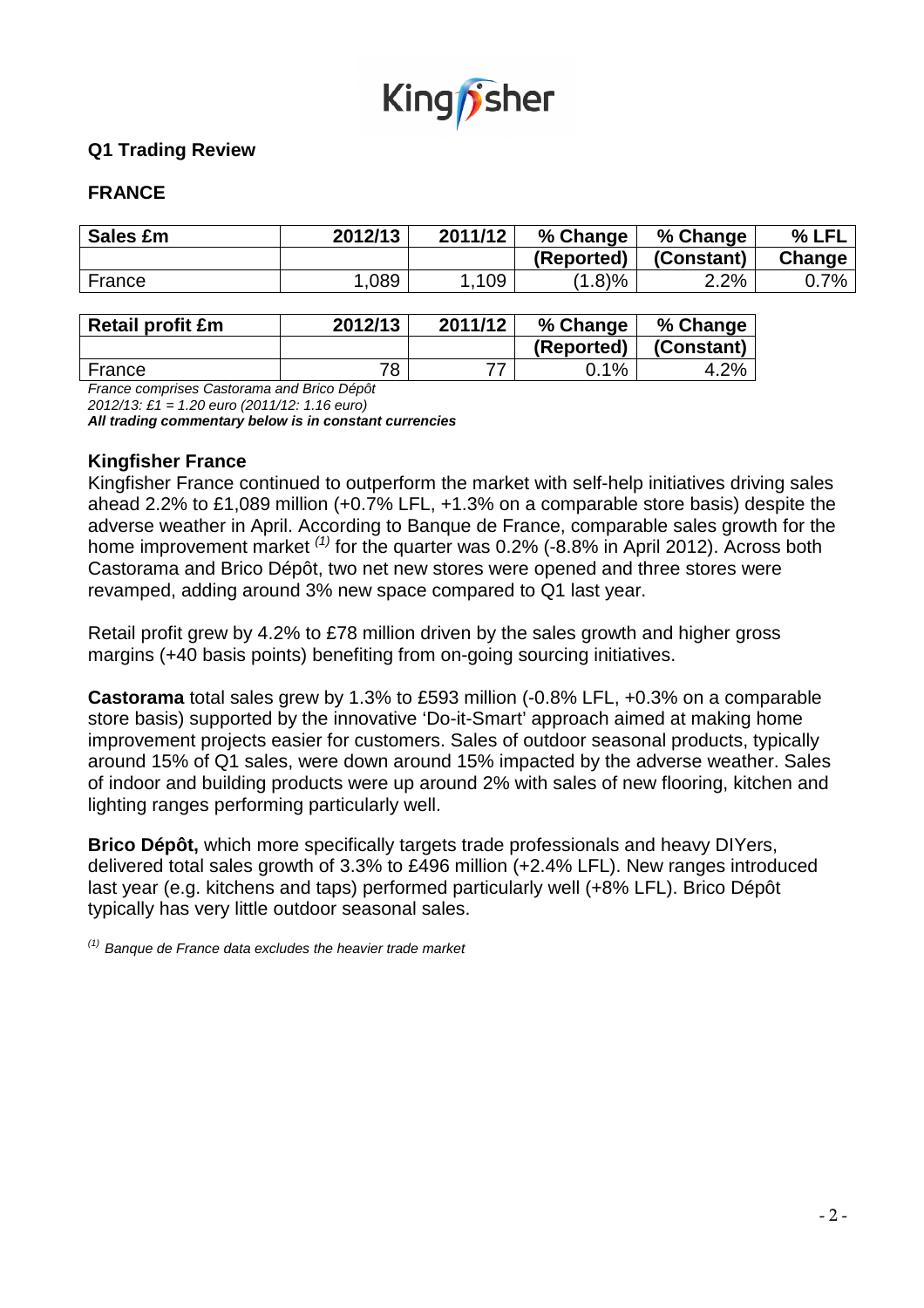

## **UK & IRELAND**

| Sales £m                | 2012/13 | 2011/12 | % Change   | % Change   | % LFL      |
|-------------------------|---------|---------|------------|------------|------------|
|                         |         |         | (Reported) | (Constant) | Change     |
| UK & Ireland            | 1,105   | 1.187   | $(7.0)\%$  | (6.9)%     | $(10.4)\%$ |
|                         |         |         |            |            |            |
| <b>Retail profit £m</b> | 2012/13 | 2011/12 | % Change   | % Change   |            |

**(Reported) (Constant)**

UK & Ireland  $\begin{array}{ccc} 1 & 75 & 83 & 9.8\% \end{array}$  (9.8)% (9.8)% UK & Ireland comprises B&Q in the UK & Ireland, Screwfix and the UK 'Eco' initiative

2012/13: £1 = 1.20 euro (2011/12: 1.16 euro)

**All trading commentary below is in constant currencies**

## **Kingfisher UK & Ireland**

Total sales declined by 6.9% to £1,105 million (-10.4% LFL) reflecting year on year unfavourable weather patterns and fewer public holidays. Retail profit declined by 9.8% to £75 million.

**B&Q UK & Ireland's** total sales declined by 8.9% to £968 million (-11.7% LFL). Sales of outdoor seasonal products, which can represent up to 30% of total Q1 sales, were down around 30%. Sales of building products were also impacted by adverse weather. Cash sales of showroom (kitchens, bathrooms and bedrooms) products were up slightly in Q1. However, the year started with a lower order balance following the introduction of Every Day Low Prices (EDLP) in Q4 last year resulting in recognised sales  $(1)$  in the quarter being down compared to last year. With this new EDLP trading strategy the sales profile is expected to be more even over the year. Sales of indoor decorative products were up as customers switched some of their home improvement activities indoors.

Retail profit declined by 13.8% to £65 million with margin and cost initiatives unable to fully offset the impact of the sharp year on year fall in seasonal sales. Gross margins were up 120 basis points reflecting better sales of higher margin products, fewer promotions and increased direct sourcing. A strong focus on operating cost efficiencies continued and in addition a one-off construction related claim for around £5 million was settled and received.

**Screwfix** grew total sales by 10.2% to £137 million in a challenging smaller tradesman market  $(2)$ . Continuing initiatives which drove this performance included new ranges (e.g. radiators and work wear), the continued roll out of new outlets and the successful introduction of a mobile 'click, pay & collect' offer. Eight net new outlets were opened during Q1, taking the total to 223.

Retail profit was up 31.7% to £11 million, reflecting the strong sales growth, more direct sourcing, distribution efficiencies and continued tight cost control.

## **UK 'Eco' initiative**

As previously announced, a revenue investment of around £10 million will be made this year in training colleagues, developing new products and services and on legal and technical advice ahead of the launch of the UK government's 'Green Deal' later this year, with £1 million of this incurred in Q1.

 $<sup>(1)</sup>$  Cash sales are recognised as sales when the products are delivered to the customer</sup>

 $^{(2)}$  Based on the Builders' Merchants Federation lightside trade data Jan-March 2012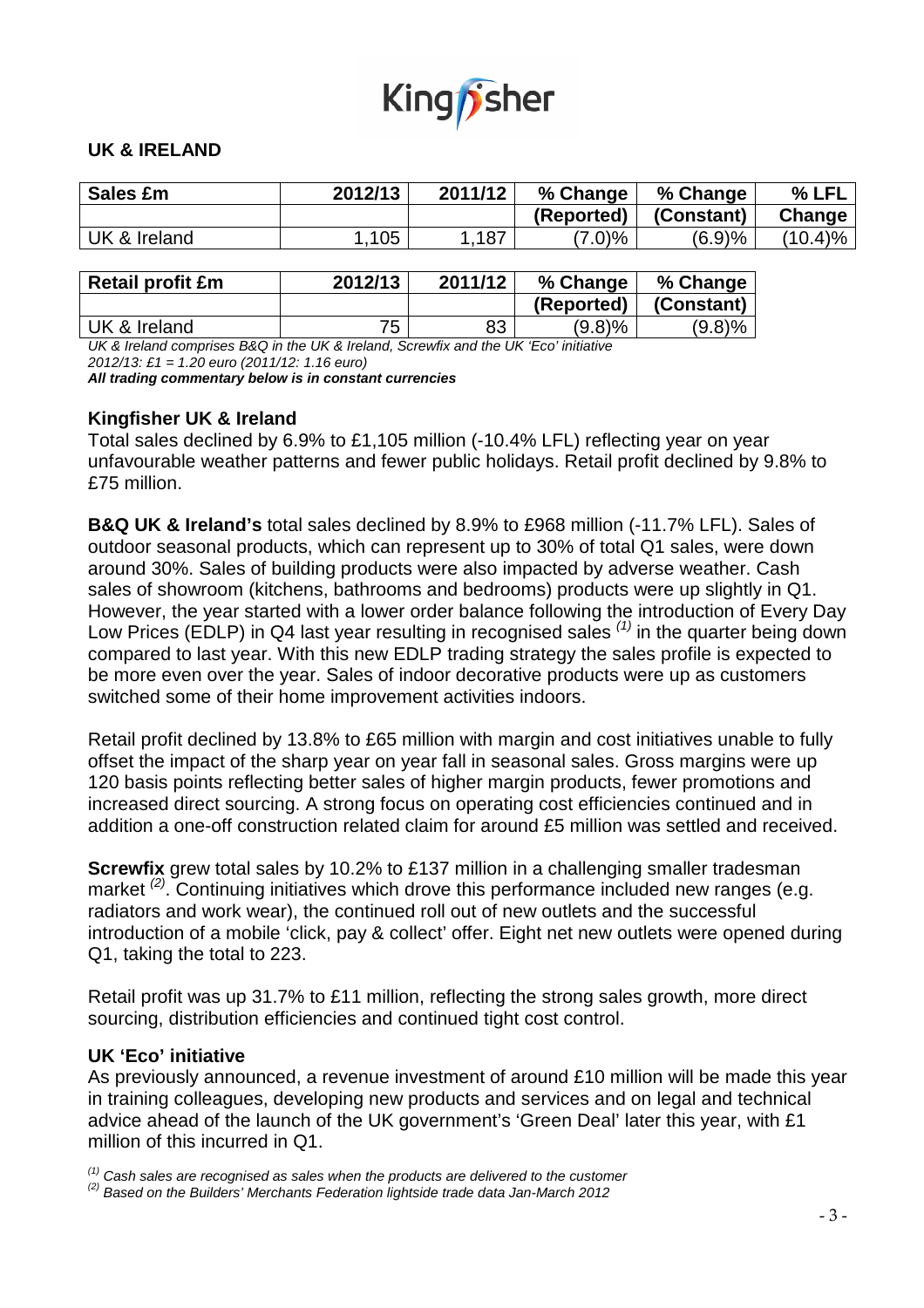

## **OTHER INTERNATIONAL**

| Sales £m            | 2012/13 | 2011/12 | % Change   | % Change   | % LFL     |
|---------------------|---------|---------|------------|------------|-----------|
|                     |         |         | (Reported) | (Constant) | Change    |
| Other International | 438     | 434     | $.0\%$     | 5.8%       | $(2.0)\%$ |

| <b>Retail profit £m</b> | 2012/13 | 2011/12 | % Change   | % Change   |  |
|-------------------------|---------|---------|------------|------------|--|
|                         |         |         | (Reported) | (Constant) |  |
| Other International     |         | 14      | (48.1)%    | $(36.9)\%$ |  |

Other International comprises Poland, China, Spain, Russia, Turkey JV and Hornbach in Germany. Joint Venture (Koçtaş JV) and Associate (Hornbach) sales are not consolidated

2012/13: £1 = 1.20 euro (2011/12: 1.16 euro)

2012/13: £1 = 5.01 Polish zloty (2011/12: 4.60 Polish zloty)

2012/13: £1 = 10.00 Chinese renminbi (2011/12: 10.60 Chinese renminbi)

**All trading commentary below is in constant currencies** 

**Other International** total sales increased by 5.8% to £438 million (-2.0% LFL) driven by new store openings offset by adverse weather across continental Europe, with sales of outdoor products down around 5% (excluding China). Retail profit was £7 million after incorporating Kingfisher's £5 million share of Hornbach's losses.

During Q1, two new stores opened, one in Spain and one in Turkey, with 10% new space compared to Q1 last year.

Sales in **Poland** were up 2.9% to £236 million (-4.3% LFL) and gross margins were higher supported by more direct sourcing. Tight cost control only partially offset cost inflation with the result that retail profit declined to £21 million (2011/12: £24 million reported profit). In **Russia**, sales grew by 48.0% to £77 million reflecting new store openings and strong LFL growth (+19.7% LFL). In **Turkey**, Kingfisher's 50% JV, Koçtaş, delivered a breakeven result (2011/12: £2 million profit) with sales up 4.0% (-6.6% LFL) and in **Spain** sales declined by 4.9% (-7.4% LFL) to £58 million. Losses attributable to Kingfisher's 21% economic interest in **Hornbach,** were £5 million (2011/12: £2 million reported loss).

**B&Q China** sales declined 6.8% to £67 million (-6.0% LFL) reflecting one less store compared with Q1 last year and a more challenging housing market than anticipated (down  $9\%^{(1)}$ ). Losses of £5 million (2011/12: £7 million reported loss) reflected continued tight cost management in what is traditionally the weakest trading quarter of the financial year, impacted by Chinese New Year.

 $^{(1)}$  New property transaction data for China's 13 largest cities January 2012-March 2012 according to the China Real Estate Exchange Center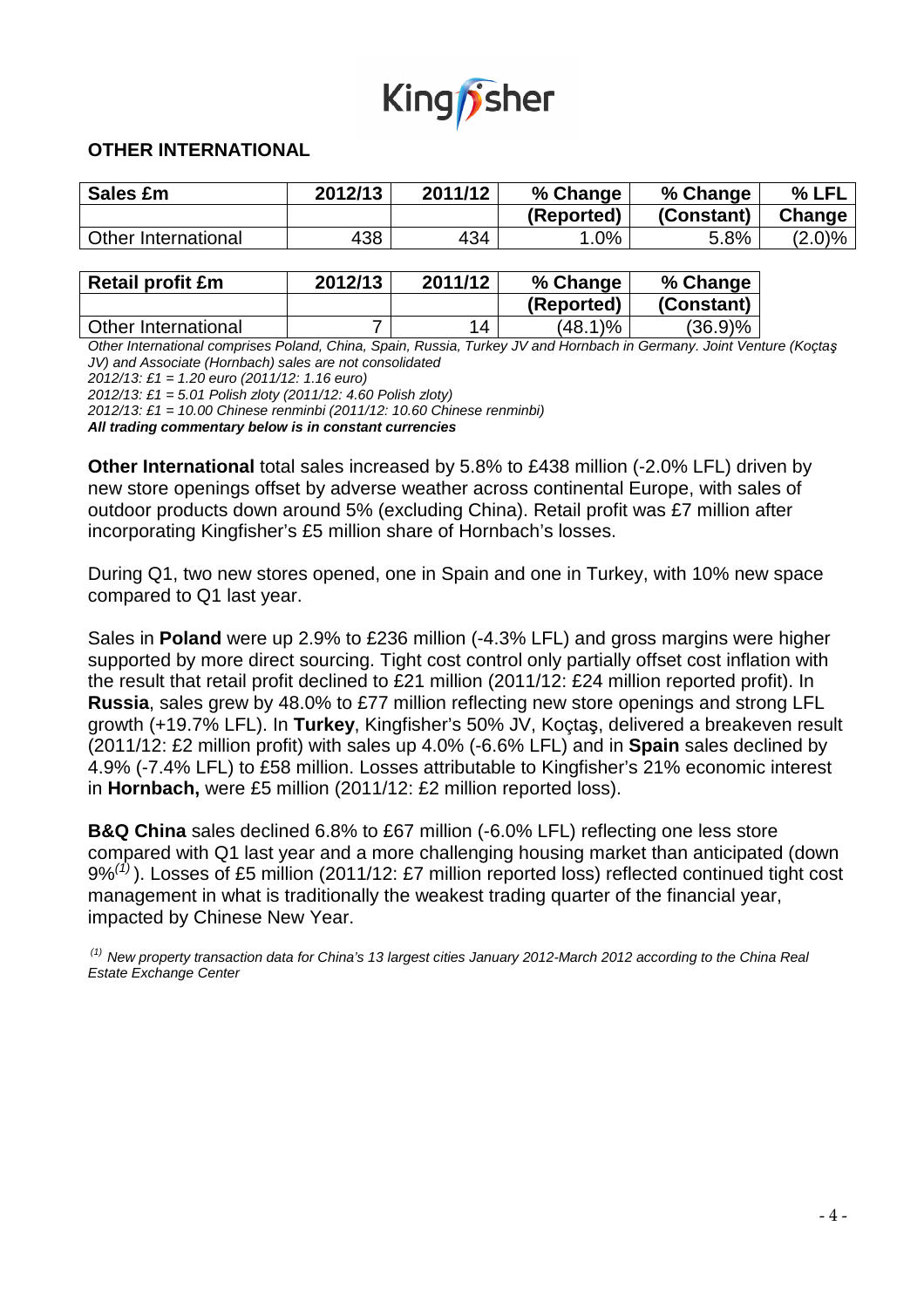

## **COUNTRY DATA** as at 28 April 2012

|                                  | <b>Store numbers</b> | <b>Selling space</b><br>(000s sq.m.) | <b>Employees</b><br>(FTE) |
|----------------------------------|----------------------|--------------------------------------|---------------------------|
| Castorama                        | 104                  | 1,068                                | 11,849                    |
| <b>Brico Dépôt</b>               | 103                  | 571                                  | 6,494                     |
| <b>Total France</b>              | 207                  | 1,639                                | 18,343                    |
| <b>B&amp;Q UK &amp; Ireland</b>  | 359                  | 2,584                                | 23,613                    |
| <b>Screwfix</b>                  | 223                  | 17                                   | 3,545                     |
| <b>Total UK &amp; Ireland</b>    | 582                  | 2,601                                | 27,158                    |
| Poland                           | 67                   | 492                                  | 10,111                    |
| China                            | 39                   | 325                                  | 4,590                     |
| Spain                            | 18                   | 105                                  | 1,135                     |
| Russia                           | 18                   | 161                                  | 2,667                     |
| Turkey JV                        | 37                   | 194                                  | 3,382                     |
| <b>Total Other International</b> | 179                  | 1,277                                | 21,885                    |
| <b>Total</b>                     | 968                  | 5,517                                | 67,386                    |

## **Creating the Leader**

Progress continued with the next phase of our medium term development under the following eight steps:

## **EASIER**

- 1. Making it easier for our customers to improve their home
- 2. Giving our customers more ways to shop

#### **COMMON**

- 3. Building innovative common brands
- 4. Driving efficiency and effectiveness everywhere

#### **EXPAND**

- 5. Growing our presence in existing markets
- 6. Expanding in new and developing markets

## **ONE TEAM**

- 7. Developing leaders and connecting people
- 8. Sustainability: becoming 'Net Positive'

Further details on progress will be given with the interim results for the half year ended 28 July 2012.

#### **Financial position**

No material events or transactions impacting the Group's strong financial position have taken place since the previously announced 28 January 2012 balance sheet date.